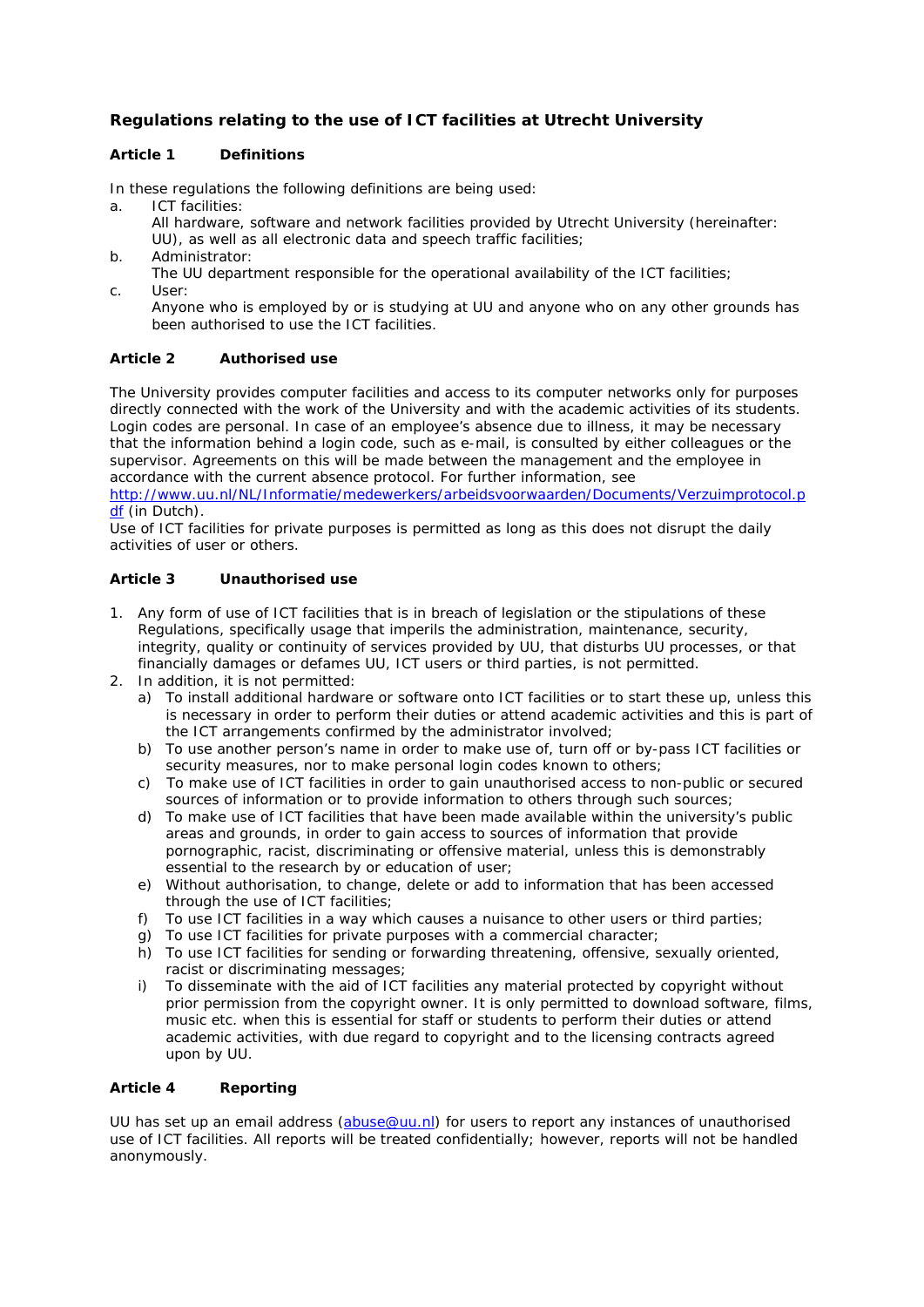## **Article 5 Registration and checks**

UU does not accept any forms of unauthorised use of the ICT facilities provided by UU. To safeguard the use of ICT facilities, a system of registration and checks has been set up. As a result, the use of ICT facilities is registered and consequently will be monitored by random checks at regular intervals. Specific checks may be carried out if UU has sufficient grounds to do so. Checks are either carried out by specially appointed staff or take place electronically. The stipulations of the Personal Data Protection Act apply to the registration of ICT use. Based on statutory provisions, UU may be obliged to provide third parties with (partial) information from this registration.

### **Article 6 Sanctions**

In the event of observed forms of unauthorised use, UU will take action against the abuser. The seriousness, duration and frequency of the violation, its consequences, and the level of material and immaterial damage will be taken into account when setting the terms of the sanction. Insofar as UU employees are concerned, the university regulations regarding Order and Disciplinary Measures (based on the Collective Labour Agreement for the Dutch Universities) apply. If so desired or if deemed necessary, UU is entitled to call in investigative authorities. In addition to this, UU may decide to take appropriate legal action.

### **Article 7 Implementation**

These Regulations take effect from 1 March 2008 and shall replace all previous User Regulations.

These terms will also be available in Dutch. In case of any dispute on the contents or meaning, the Dutch text shall prevail.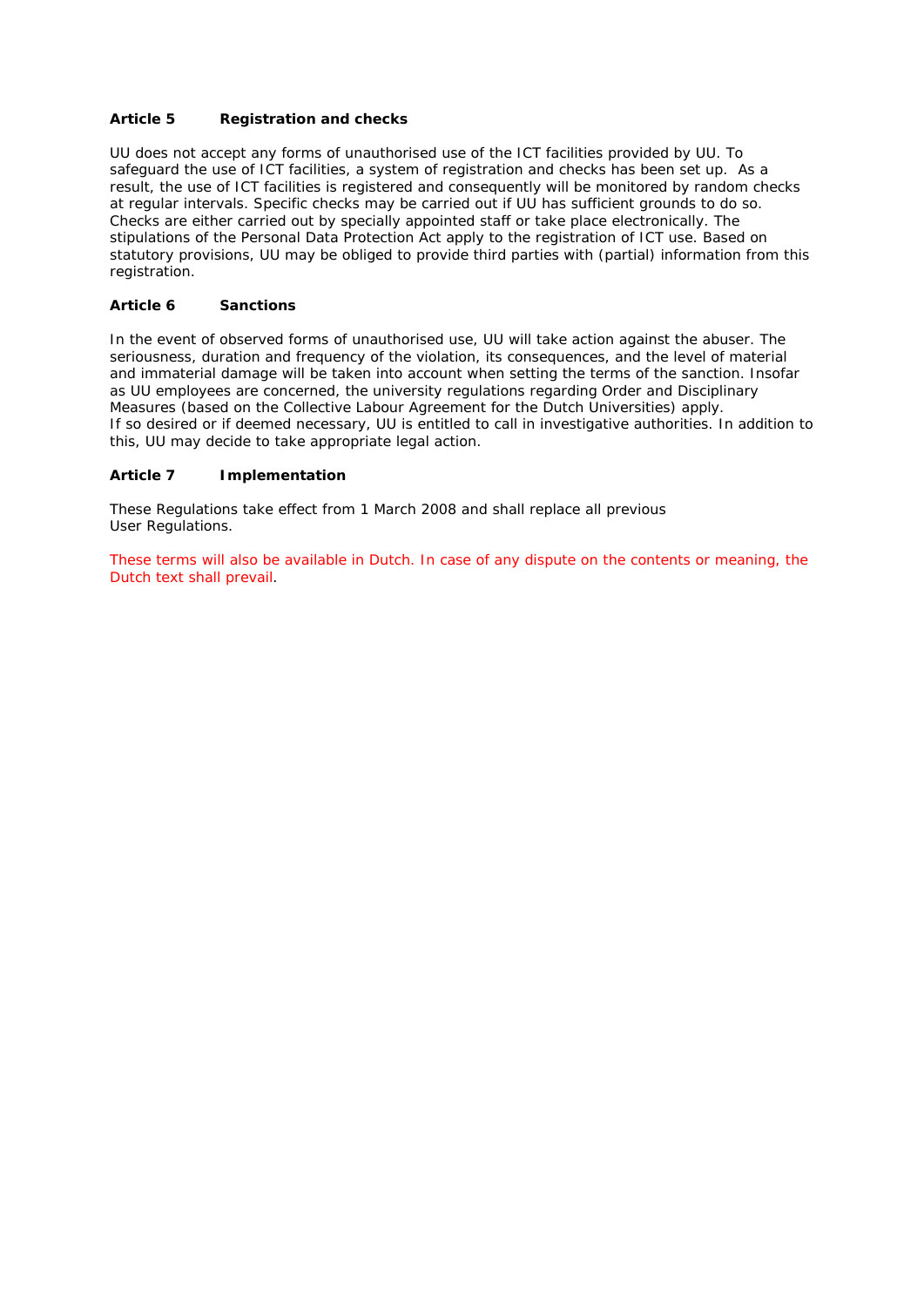# **Explanory Notes**

#### **General**

Within UU, extensive use is made of ICT facilities. Nearly all university processes depend on ICT. In order to safeguard the availability, integrity and confidentiality of information and information services, the Executive Board has decided on a University Information Security Policy. This policy has been laid down in the 'Policy and Basic Regulations regarding Information Security at Utrecht University' policy document. The objective of this policy is to set up and monitor a balanced system of security measures aimed at decreasing the number of risks. The information security policy is being implemented through a combination of regulatory procedures and technical measures.

Technical measures alone are not sufficient to safeguard the functionality of ICT facilities. Unauthorised use of facilities by single users may result in a lot of trouble or damage, thereby duping other users. To prevent this, rules have been laid down for the responsible use of ICT facilities provided by Utrecht University. They are included in these User Regulations. Anyone making use of ICT facilities must abide by these User Regulations. ICT facilities include, among other things: applications (such as E-mail and Internet), computers, telephone and the university network.

These Regulations apply in the first instance to staff and students of Utrecht University who make use of ICT facilities within the buildings and grounds of the university. They also apply to the use of university facilities (such as an E-mail address or E-mail account) outside the university. In addition, the Regulations apply to all other persons making use of the ICT facilities of Utrecht University, such as seconded staff, visiting staff, trainees, temporary staff etc.

The core of the Regulations is laid down in Articles 2 and 3, listing a number of general rules regarding the authorised and unauthorised use of ICT facilities. By these User Regulations, Utrecht University aims to prevent any obstruction or offence as a result of the use of these facilities. The UU has set up an e-mail address to report any unauthorised use to. In addition there is a system of registration and checks. In the event of unauthorised use of ICT facilities, appropriate actions will be taken against the offender.

The University attaches great value to the ICT users' respect for general social merits. To safeguard this aspect of electronic communication, a model-netiquette has been laid down in addition to the User Regulations. The Netiquette includes 11 rules of thumb referring to correct ICT behaviour.

### **Specific articles of the User Regulations**

#### **Article 2**

In principle, ICT facilities are available for education, research and the UU's general business operations. ICT facilities, therefore, are primarily intended for the work of the University and the academic activities of its students.

Private use is permitted as long as this does not disrupt the daily activities of the user. The UU staff bear responsibility for this, to the final judgement of the manager. Furthermore, private use of ICT facilities shall not disturb others. The downloading or forwarding of exceptionally large files, for instance, may place an unacceptable burden on parts of the university network.

### **Article 3**

The use of ICT facilities includes certain risks which induce the laying down of user regulations. These risks include:

- Security risks, such as damage to the ICT infrastructure through viruses and intrusion by computer criminality;
- Legal risks, such as the breach of intellectual property through illegal downloads, the downloading of child pornography, and abuse or discrimination via electronic methods;
- Ethical risks, such as the discrediting of the good reputation of UU and others;
- Costs: the improper use of communication media may involve unnecessary costs. Added to this is the realistic risk of damage claims by victims;
- The risk of systems crashing or the overloading of the ICT infrastructure: unwanted applications may seriously disturb the regular performance of various systems within UU.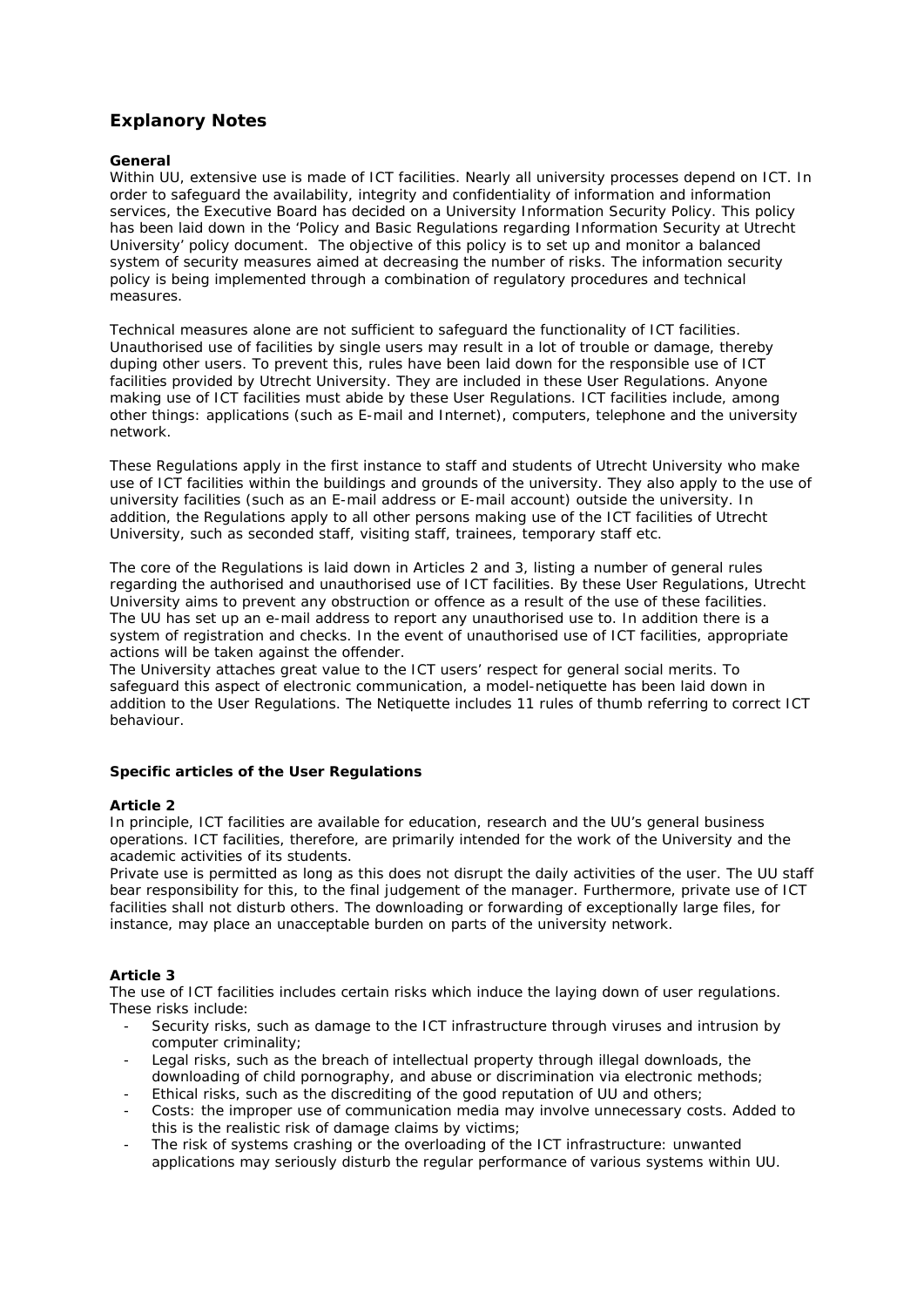In Article 3, consequently, a general list of unauthorised use is given including usage which:

- a) Breaches legislation. Use of ICT facilities has to operate within the law. Therefore, illegal copying of software or the use of illegally copied software is not permitted;
- b) Imperils the administration, maintenance, security, integrity, quality and continuity of ICT services provided by UU. Integrity may be threatened, for instance, by the unauthorised changing of data in a system (e.g. student marks in OSIRIS). Continuity may be in danger as a result of a web server or a website being bombarded by data (i.e. a denial-of-service attack);
- c) Disturbs the UU business operations. The primary processes and the UU business operations must not be threatened or disturbed. This may, however, occur through the sending of exceptionally large numbers of e-mail which can cause an overload, or even a fuse of the university computer systems;
- d) Causes financial damage to or defames UU, users or third parties. It is not permitted to carry out activities which may cause such damage.

In addition to the general prohibitory stipulation, Article 3 lists all forms of unauthorised use including the following examples. It is, for instance, not permitted to use ICT facilities in another person's name. It is also not permitted to intercept or make use of another person's login codes. Conversely, it is also forbidden to share one's personal login codes with others. Staff, users and students are not permitted to use ICT facilities for private purposes of a commercial character because software and Internet connection licences entered into by UU do not allow for commercial use. UU does, however, promote entrepreneurship among its students. Education pays attention to the starting of businesses and the Centre for Entrepreneurship and Innovation provides support and advice to starting entrepreneurs, researchers and students.

## **Article 5**

Utrecht University will monitor the observance of these Regulations by random rather than continuous checks.

The policy regarding checks of the use of UU ICT facilities is as follows:

- In principle, checks are carried out at the level of totalised data which are not to be traced to individual persons. If there is reason to suspect certain individuals of non-compliance with the Regulations, specific checks may be carried out during a set (short) period of time;
- In principle, checks are restricted to traffic data regarding the use of E-mail and Internet. Based on sufficient grounds only, content checks may be carried out;
- Staff who demonstrably disregard the Regulations will be called to account by their managers as soon as possible;
- In principle, e-mail messages from or to staff in confidential positions are excluded from checks. This does not apply to e-mail traffic security checks.

If there is reason to suspect individuals or a group of individuals of non-compliance with the Regulations, specific checks may be carried out during a set period of time. As much as possible checks will be tailor-made and of as limited a scope as possible, in accordance with privacy legislation.

It is not required to report the registration of the use of ICT facilities to the Data Protection Board as this is covered by the exemption scheme.

### **Article 6**

In case of non-compliance with the User Regulations, the Executive Board as well as the mandatory is entitled to impose further sanctions. Sanctions applied will be in correct proportion to the proved abuse.

There is no list of sanctions for each offence. It is up to the Executive Board or the mandatory to decide on:

- a. The seriousness of the offence;
- b. The duration and the frequency of the offence or offences;

c. The consequences of the offence and the scope of any material or immaterial damage.

Based on these conclusions the Executive Board or the mandatory will decide on the terms of the sanction. Sanctions may include:

- Temporary or permanent restriction of access to specific ICT or telephone facilities;
- A temporary or permanent ban on the use of specific facilities;
- Recovery of the costs ensuing from the offence;
- In case of staff: termination of employment, or in case of other users: termination of the grounds on which user had access to the facilities.

Other measures may apply as long as these are deemed suitable. For instance, students sending bulk mail from their mailbox unrelated to any study assignments will be warned to stop this